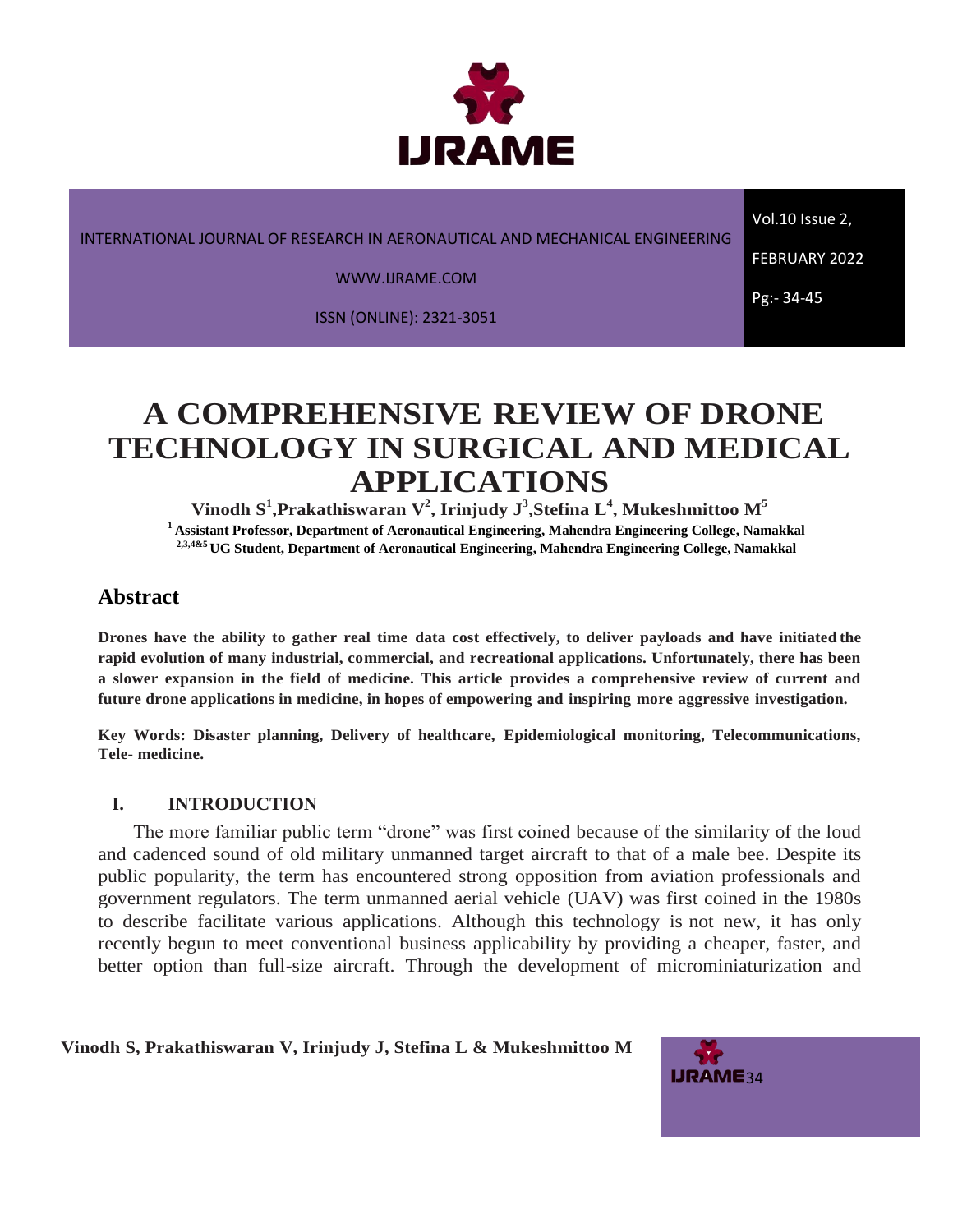

| INTERNATIONAL JOURNAL OF RESEARCH IN AERONAUTICAL AND MECHANICAL ENGINEERING | Vol.10 Issue 2,      |
|------------------------------------------------------------------------------|----------------------|
| WWW.IJRAME.COM                                                               | <b>FEBRUARY 2022</b> |
| <b>ISSN (ONLINE): 2321-3051</b>                                              | Pg:- 34-45           |
|                                                                              |                      |

widespread production of underlying technology, including processors, micro- electrical mechanical systems (MEMS) sensors, and batteries produced for smart devices, drone designs have be- come more capable, affordable, and accessible.<sup>4</sup>

There are several distinct drone designs; in addition, further categorization is based on regulatory requirements of sizing and performance. The common configurations in- clude fixed-wing, rotary-wing, multicolor, and hybrid de- signs. These designs are typically modular and scalable in nature that feature reconfigurable payload and ground control options. Payloads can include remote sensing equipment, including electro-optical (E-O) with color, infrared, multispectral, and hyperspectral cameras. Others options are synthetic aperture radar (SAR), light detection and ranging radar (LiDAR), ground-penetrating radar, direct measurement sensors (gaseous, particulate matter, and meteorological), communications equipment (re- ceipt, transmission, and relay), and cargo. Designs can also be categorized based on (*1*) operational profiles, such as horizontal take-off and landing (HTOL; ie, conventional airplane launch and recovery) and vertical take- off and landing (VTOL)5; (*2*) regulatory categories, that include small UAS (under 55 pounds) and UAS (55 pounds or greater)6; (*3*) governmental convention, such as the Department of Defense group schema (groups 1–5),7 based on weight and performance; (*4*) propulsion design composition (electric or internal combustion); or (*5*) application-specific configuration, including intelligence, surveillance, and reconnaissance (ISR); cargo de- livery and resupply; and communications relay.8

## **II. HISTORY**

The development of drones is deeply rooted in military history. The U.S. Navy along with a team of British re- searchers at the Ordnance College of Woolwich first experimented with aerial torpedoes in an effort to combat German U-boats in World War One

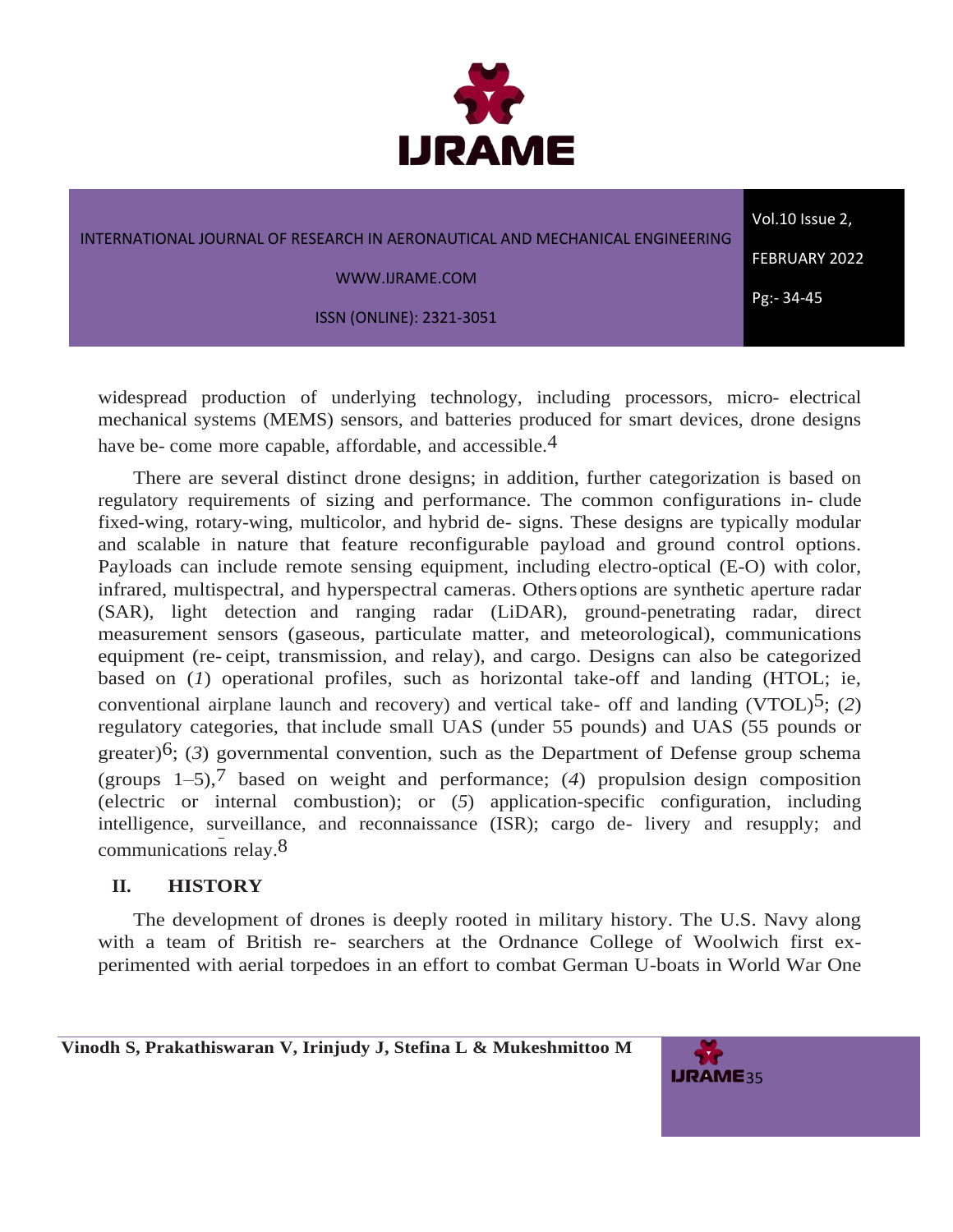

| INTERNATIONAL JOURNAL OF RESEARCH IN AERONAUTICAL AND MECHANICAL ENGINEERING | Vol.10 Issue 2,      |
|------------------------------------------------------------------------------|----------------------|
|                                                                              | <b>FEBRUARY 2022</b> |
| WWW.IJRAME.COM                                                               | Pg:-34-45            |
| <b>ISSN (ONLINE): 2321-3051</b>                                              |                      |

(WWI). These at- tempts fueled investigation into pilotless aircraft. From 1922 to 1925, the Navy tested radio control systems on the N-9 Aircraft. In 1924, the first successful radiocontrolled flight was conducted from takeoff to landing. Drones had their initial use as targets for weapon accuracy practice in World War II. However, in 1942, the Navy developed a radio-controlled drone that carried a torpedo. These drones, designated TDR-1, were designed with television guidance systems and were controlled by a trailing aircraft.12 At the same time, the U.S. Air Force (USAF), through a similar operation named the Aphrodite Project, transformed old Boeing bomber planes into unmanned aircraft equipped with radio control systems, television cameras, and 18,000 pounds of explosives.

During the Korean War, Hellcat fighter aircraft were converted to drones and loaded with 1000 pounds of explosives. They were then deployed in an attempt to destroy North Korean power plants and railway lines. In the 1950s, the U.S. Navy developed the first operational unmanned helicopter created in an effort to counter the threat of the Soviet submarine forces. The QH-50 helicopter was remotely controlled from a destroyer deck and carried torpedoes, sonar devices, or nuclear charges. Concomitantly, the Ryan Aeronautical Company created a jetpropelled, subsonic unmanned aircraft called the Fire- bee. Initially, they were used for target practice.12 In the 1960s, the company modified these aircraft into reconnaissance drones called Lightning Bugs, with a range of 2500 miles.<sup>13</sup> The Vietnam War became the first war in which the United States extensively used drone technology, with3435 UAV missions deployed between 1964 and 1975. These missions were flown by the Lightning Bugs, and were used primarily for reconnaissance and missile interception.12 Drones received more widespread attention after their use during the Yom Kippur War in 1973. The Israeli Air Force deployed drones to provide crucial real- time images of enemy threats and targets. Increased co- operation between the United States and Israel led to the U.S. Navy's acquiring Israeli Pioneer drones, which were used very effectively during the Persian Gulf War. By the end of the 1990s, drones had become a

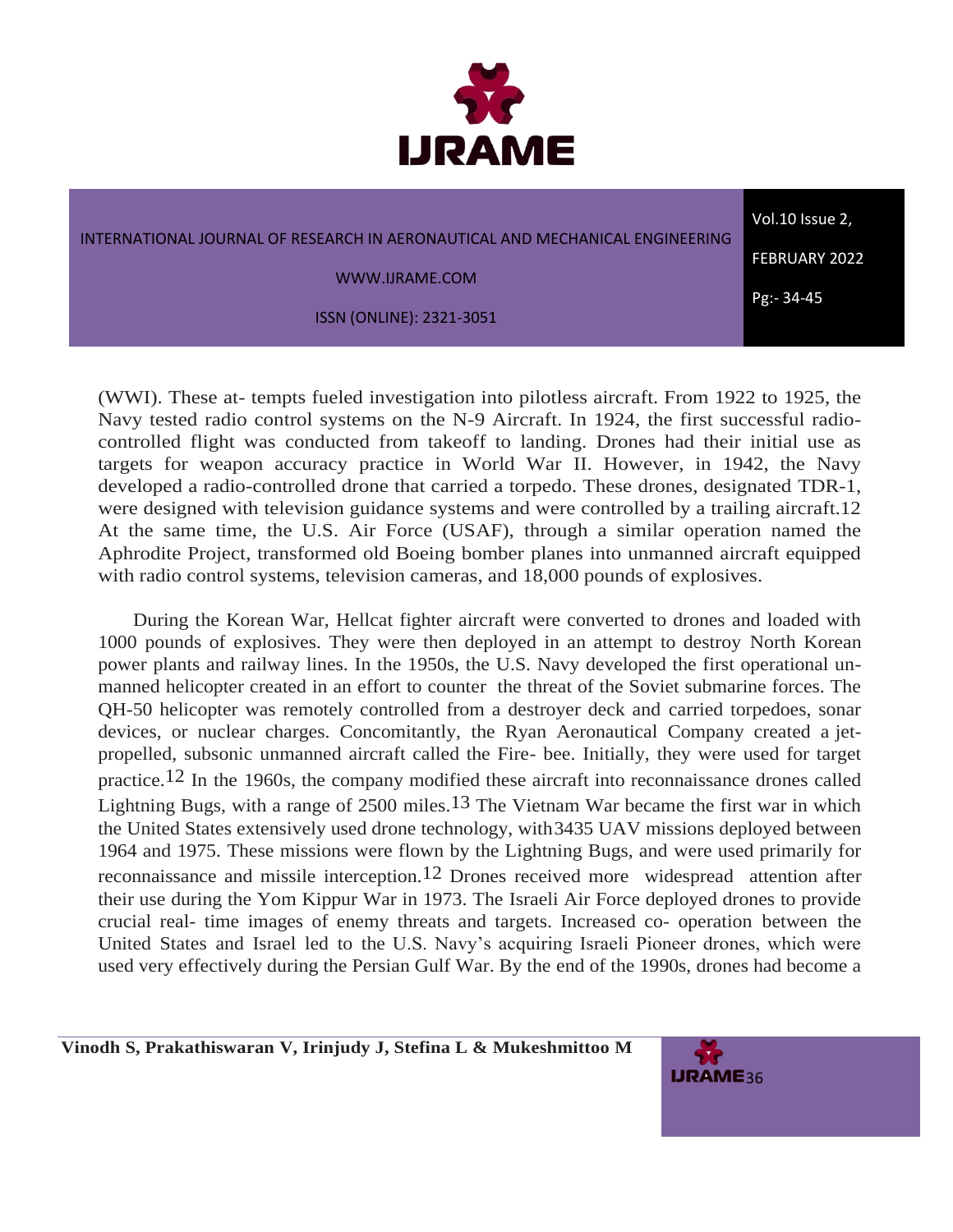

| INTERNATIONAL JOURNAL OF RESEARCH IN AERONAUTICAL AND MECHANICAL ENGINEERING | Vol.10 Issue 2,      |
|------------------------------------------------------------------------------|----------------------|
|                                                                              | <b>FEBRUARY 2022</b> |
| WWW.IJRAME.COM                                                               | $Pg - 34 - 45$       |
| <b>ISSN (ONLINE): 2321-3051</b>                                              |                      |

crucial componentof most prominent national militaries.14

In response to a request from the U.S. Department ofDefense in 1996, the USAF developed the Predator drone, an unmanned remote-operated aircraft with reconnaissance, intelligence, and surveillance capabilities. After the September 11, 2001, attacks on the World Trade Center, the Predators were equipped with Hellfire missiles and were used to fight the War on Terror declared by the Bush administration. Thereafter, the U.S. military developed the MQ-9 Reaper, which can carry 8 Hellfire missile and flies twice as high and fast as the Predator. It also has improved imaging capabilities, enabling it to better distinguish ob- jects on the ground, such as explosive packages and foot soldiers. The Reaper is still one of the most potent militarydrones in use and one of the most controversial weapons of war.<sup>15</sup>

## **III. LITERATURE SURVEY**

A systemic literature search was performed to assess scientific work involving current medical applications of drones. The EBSCO (Elton B. Stephens Company) Discovery Service was used as the search engine. An advanced search was performed to identify sources that contained the phrases "drones," "UAV," "unmanned aerial vehicles," "UAS," and "unmanned aerial systems" as subject terms. The sources were arranged chronologically, and their titles were screened for relevance and selected if deemed applicable. Source types included magazines, academic journals, news articles, trade publications, and electronic resources. All sources published in the English language through April 2017 were included. Duplicate search results were excluded.

Next, sources were selected that discussed the application of drones in civilian sectors and were grouped into 7 broad categories: agriculture, environment and conservation, law

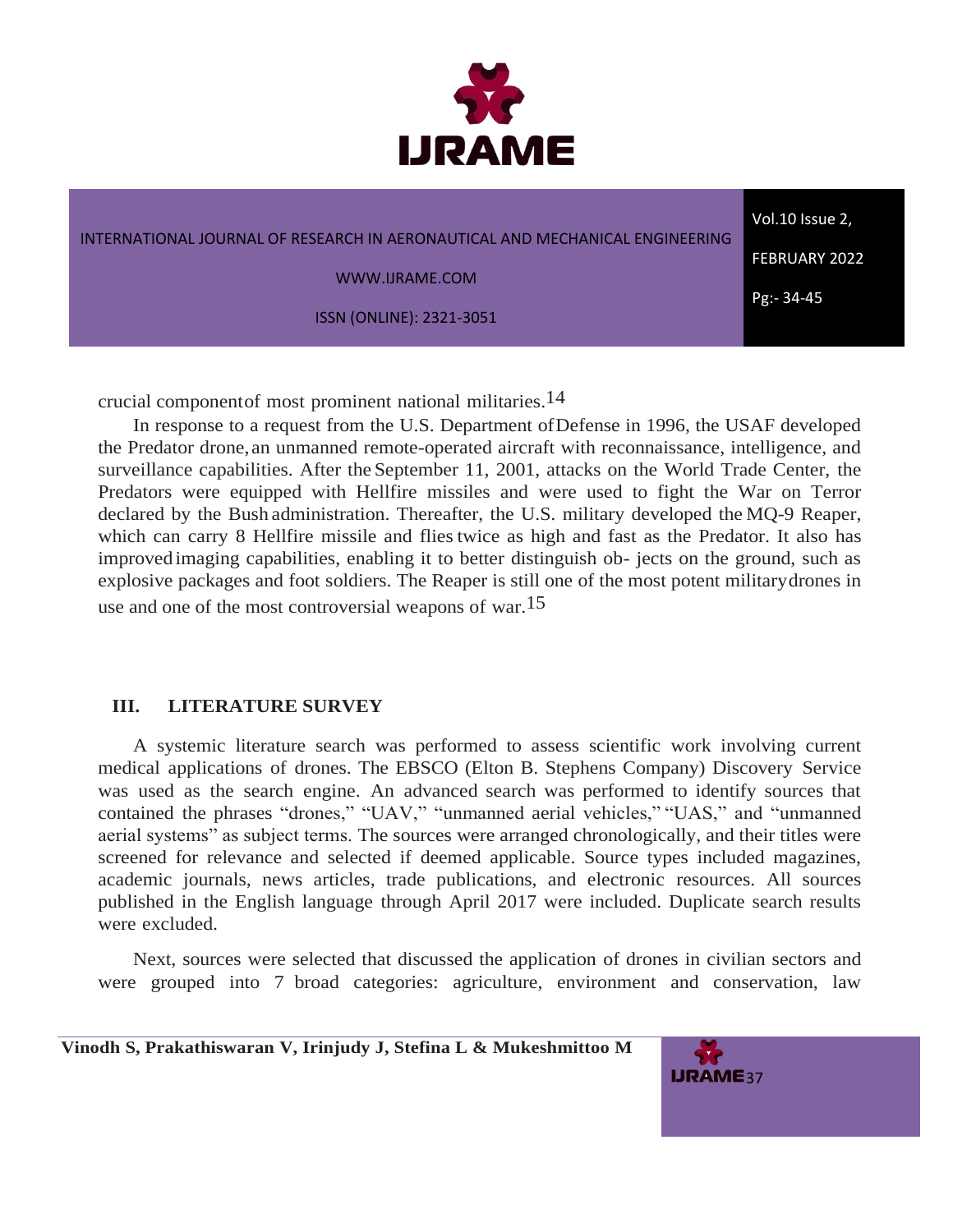

| INTERNATIONAL JOURNAL OF RESEARCH IN AERONAUTICAL AND MECHANICAL ENGINEERING | Vol.10 Issue 2,      |
|------------------------------------------------------------------------------|----------------------|
| WWW.IJRAME.COM                                                               | <b>FEBRUARY 2022</b> |
|                                                                              | Pg:-34-45            |
| <b>ISSN (ONLINE): 2321-3051</b>                                              |                      |

enforcement and traffic, education, construction and industry, commercial shipping, and medicine (Figure 1). Both academic and nonacademic sources were accepted. Academic sources were defined as sources published in scholarly journals or proceedings from national conferences. Nonacademic sources were included in an effort to capture the latest information in reporting on how drone technology is currently being used. Sources that discussed the same application were included. From these articles, relevant literature was extracted.

An additional search was used to identify sources that contained the term "drone" in either the subject terms or title, and the word "medicine" in any aspect of the text. The purpose of this search was to isolate medical sourcesthat may have been missed in the initial search. The paradigm used to process the sources from the initial search was applied, including magazines, academic jour- nals, news articles, trade publications, and electronic sources in English up through April 2017. Search results were arranged in chronological order. Duplicate search results or articles that were found in the initial search were excluded. The sources pertaining to medical applications were further indexed into 3 major categories: public health/disaster relief, telemedicine, and medical transport (Figure 2).

Major themes within public health/disaster relief included mass casualty care, data collection, infectious disease, disaster relief, and emergency medicine. Within the category of telemedicine, descriptions included drones assisting in surgical procedures in simulated harsh environ-ments, including the battlefield, and use of drones as telemedical devices in emergency settings. Medical supplyand transport articles involved several subcategories, including delivery of medical goods, evacuation of patients, and commercial applications for infrastructure. This organizational framework is depicted in Figure 3.

The initial search in the EBSCO database yielded 60,260 results. After titles and abstracts and irrelevant material were filtered, 1296 sources remained applicable. Within our first tier of major themes, there were 339 agricultural sources, 436 sources pertaining to environment and

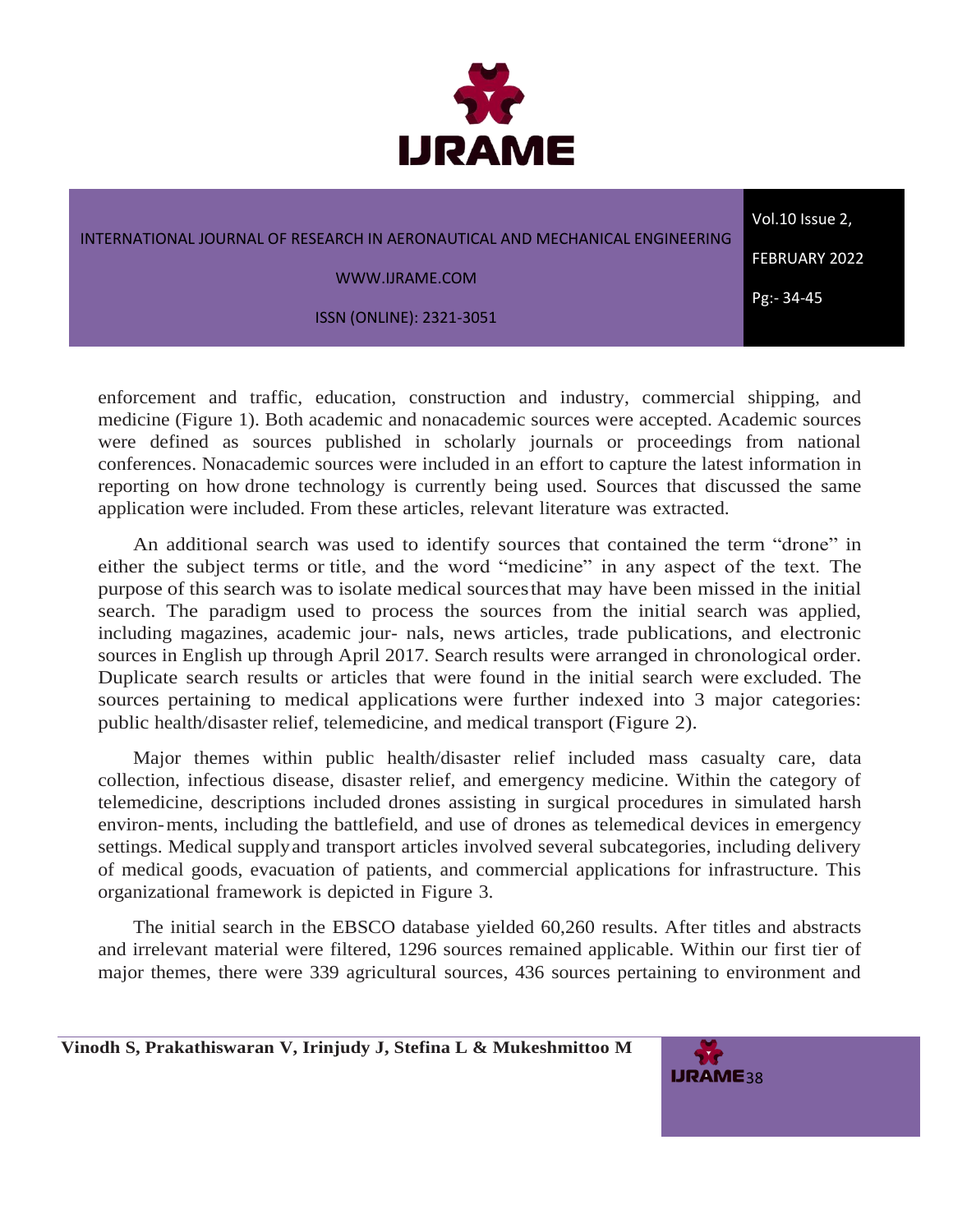

| INTERNATIONAL JOURNAL OF RESEARCH IN AERONAUTICAL AND MECHANICAL ENGINEERING<br><b>FEBRUARY 2022</b><br>WWW.IJRAME.COM |  |
|------------------------------------------------------------------------------------------------------------------------|--|
| Pg:- 34-45<br><b>ISSN (ONLINE): 2321-3051</b>                                                                          |  |

conservation, 130 sources to construction and industry, 50 sources to law enforcement and traffic, 28 sources in education, 87 sources in commercial shipping, and 159 sources within the medical literature (Figure 1).



**Figure 1.** Initial literature search.



**Figure 2.** Medical literature search.

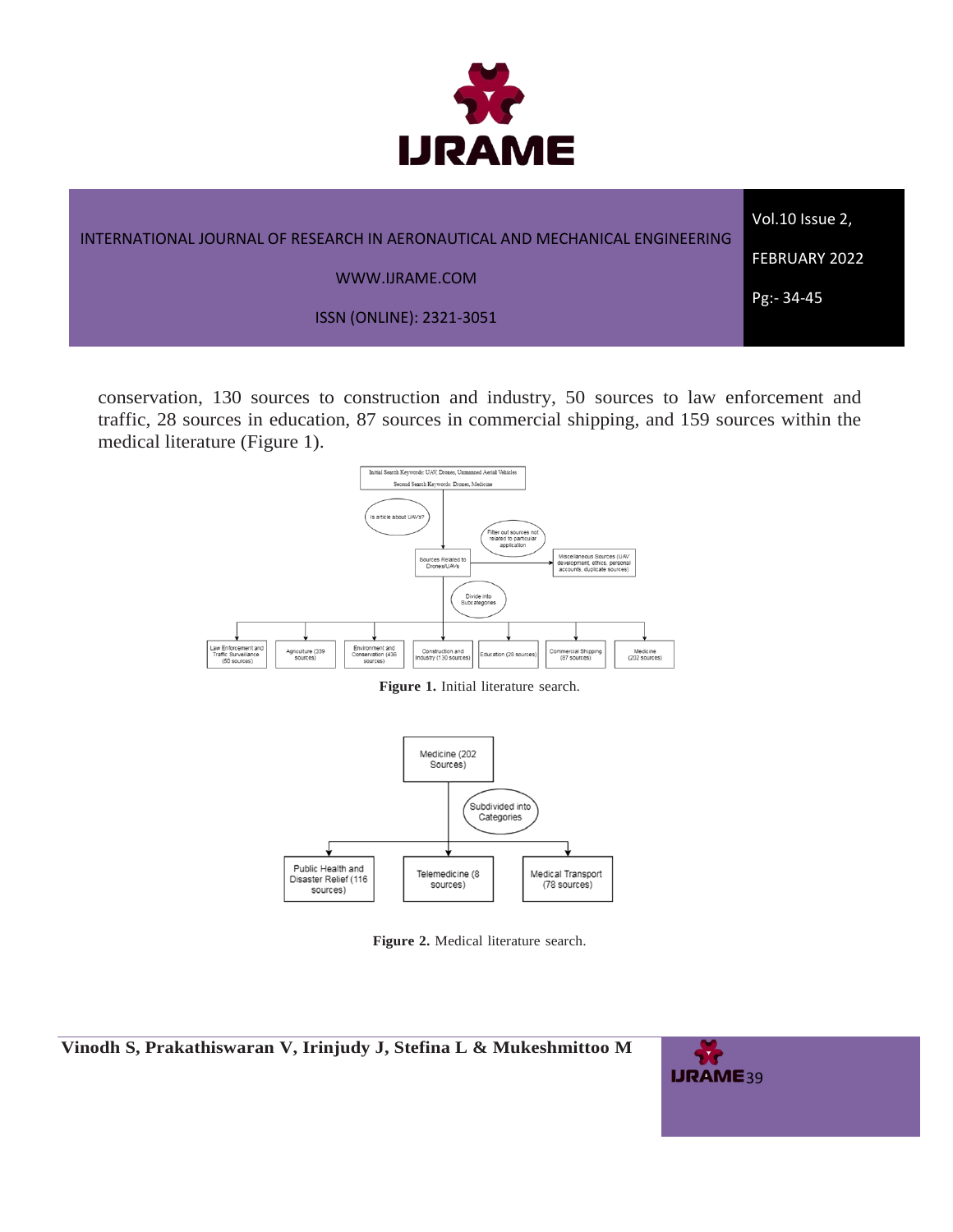

| INTERNATIONAL JOURNAL OF RESEARCH IN AERONAUTICAL AND MECHANICAL ENGINEERING | Vol.10 Issue 2,      |
|------------------------------------------------------------------------------|----------------------|
| WWW.IJRAME.COM                                                               | <b>FEBRUARY 2022</b> |
| ISSN (ONLINE): 2321-3051                                                     | Pg:-34-45            |
|                                                                              |                      |



**Figure 3.** Subcategories of medical applications.

# **IV. PUBLIC HEALTH AND MEDICAL SURVEILLANCE**

Drones are used for surveillance of disaster sites, areas with biological and chemical hazards, and tracking disease spread. It has been shown that drones can gather information about the number of patients in need of careand triage in high-risk environments.<sup>16</sup> In 2013, drones were used after Typhoon Haiyon in the Philippines to provide aerial surveillance to assess initial damage of the storm and prioritize relief efforts.<sup>17</sup> In an effort to improve the efficiency of response teams, the National Health Ser- vice in England has investigated the use of drones to assess injuries related to chemical, biological, and nuclear materials.18

Drone technology has been used to detect health hazards, such as heavy metals, aerosols, and radiation. In a study from southern Italy, drones equipped with high-resolution photo grammetry software were used to accurately access and predict cancer risk from high level copper concentrations in agricultural areas.<sup>19</sup> Brady et al<sup>20</sup> demonstrated the ability of a quadrotor drone with a built-in sampling plat- form to accurately measure aerosol and trace gas levels within complex terrain. Through early detection, this sys- tem can prevent the spread of health hazards from pathogens. Along those lines, drone technology has also been used to detect

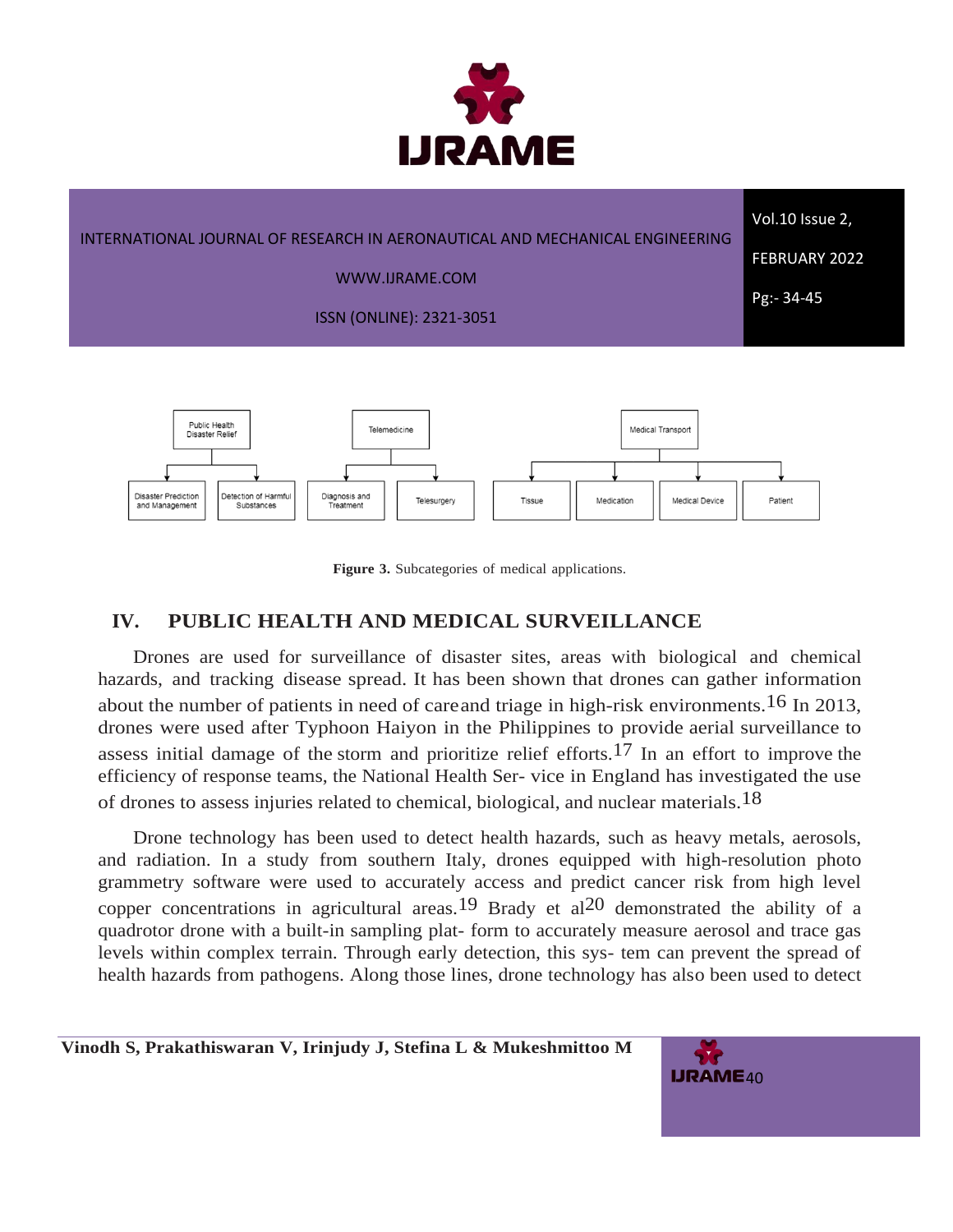

| INTERNATIONAL JOURNAL OF RESEARCH IN AERONAUTICAL AND MECHANICAL ENGINEERING | Vol.10 Issue 2,      |
|------------------------------------------------------------------------------|----------------------|
| WWW.IJRAME.COM                                                               | <b>FEBRUARY 2022</b> |
| <b>ISSN (ONLINE): 2321-3051</b>                                              | Pg:-34-45            |
|                                                                              |                      |

radionuclides that are typical in nuclear accidents and map out radiation from uranium mines. 21,22

Furthermore, the ability of drones to acquire real-time, high-resolution temporal and spatial information at low cost makes them viable for epidemiology research. Such a use involves monitoring deforestation, agricultural expansion, and other activities that alter natural habitats and ecological communities. Fornace et al<sup>23</sup> demonstrated the use of drones to characterize changing land and deforestation patterns in Malaysia that influence the zoonotic

# **V. TELEMEDICINE**

One of the most promising uses of drones is in the emerging field of telemedicine the remote diagnosis and treatment of patients by means of telecommunications technology.26 The key word in the definition of telemedicine is telecommunications. Unfortunately, communications necessary for telemedicine missions to remote, disaster-relief, or combat environments cannot depend on commercial networks. The idea of the establishment of Instant Tele- communication Infrastructure (ITI) using drones was discussed by the senior author (JCR) in Athens, Greece, in 1998 at the Yale /NASA Commercial Space Center Tele- medicine Program Figure 4. The presentation showcased a drone platform that concentrated on providing communications for performing pre- and postoperative evaluations of patients and telementoring of certain surgical procedures in remote areas. Telementoring is the provision of remote guidance by an experienced surgeon or proceduralist to a less experienced colleague, with emerging procedures using computers and telecommunications.27 Using this ITI concept, Harnett et al28 demonstrated how drones can be used to establish a wireless communication network between the surgeon and a robot to perform tele surgery the performance of surgical procedures using a robot, with the operator being located remotely from the site of the patient. In the study, the surgeon and robot were placed in tents  $\sim$ 100 meters apart. The surgeon was able to successfully operate the robotic arms to perform exercises simulating surgical maneuvers. More recently,

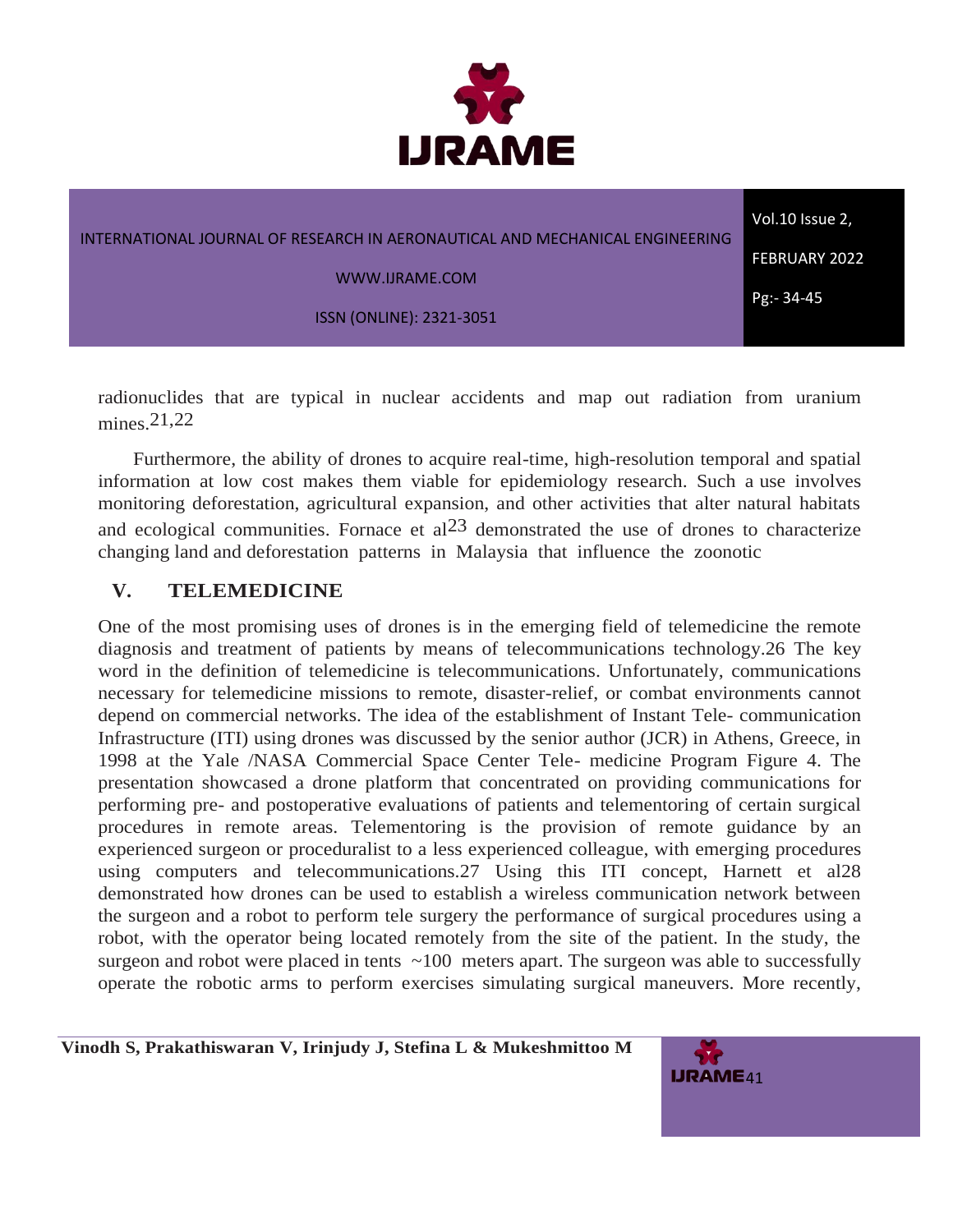

| INTERNATIONAL JOURNAL OF RESEARCH IN AERONAUTICAL AND MECHANICAL ENGINEERING | Vol.10 Issue 2,      |
|------------------------------------------------------------------------------|----------------------|
| WWW.IJRAME.COM                                                               | <b>FEBRUARY 2022</b> |
| <b>ISSN (ONLINE): 2321-3051</b>                                              | Pg:- 34-45           |
|                                                                              |                      |

researchers have expanded inves- tigation to less extreme care scenarios. William Carey University College of Osteopathic Medicine tested a telemedical drone to deliver medical supplies and communication packages for emergency clinical scenarios to assist in providing care.29

# **VI. DRONES AS MEDICAL TRANSPORT SYSTEMS**

Fast response times and the ability to navigate otherwise impassable terrain makes drones an attractive medical delivery platform. In 2007, researchers from the National Health Laboratory Service (NHLS) and Denel Dynamics (UAV division) tested a proof-of-concept unmanned system to transport microbiological samples more efficiently from rural clinics to NHLS centers for rapid Human Immunodeficiency Virus (HIV) testing. The results demonstrated the ability of drones to facilitate medical decision- making with prompt diagnosis.<sup>30</sup> In 2014, the Médecins Sans Frontières (MSF) evaluated a drone-based system for delivering laboratory samples to hospitals for tuberculosis testing. This trial demonstrated that drones could deliver viable laboratory samples in  $\sim$ 25% of the time it took to deliver the samples by land.<sup>31</sup> Other research has shown that sample integrity from stationary blood samples com- pared to dronetransported blood samples is similar.32,33

The first government-approved drone medical deliverywithin the United States involved a clinic in rural Virginia.The drones served to expedite the drug delivery process, thus improving patient care.34 Similarly, the United Na- tions Population Fund and the Dutch government addressed access to women's health clinics in Ghana with drones. They effectively delivered contraceptives and other gynecological supplies to Ghanaian women in need.35 The United States Postal Service recently partnered with Zipline to evaluate the delivery of medications, blood, and vaccines in Rwanda.36 Similar projects have been initiated in other developing countries.37,38

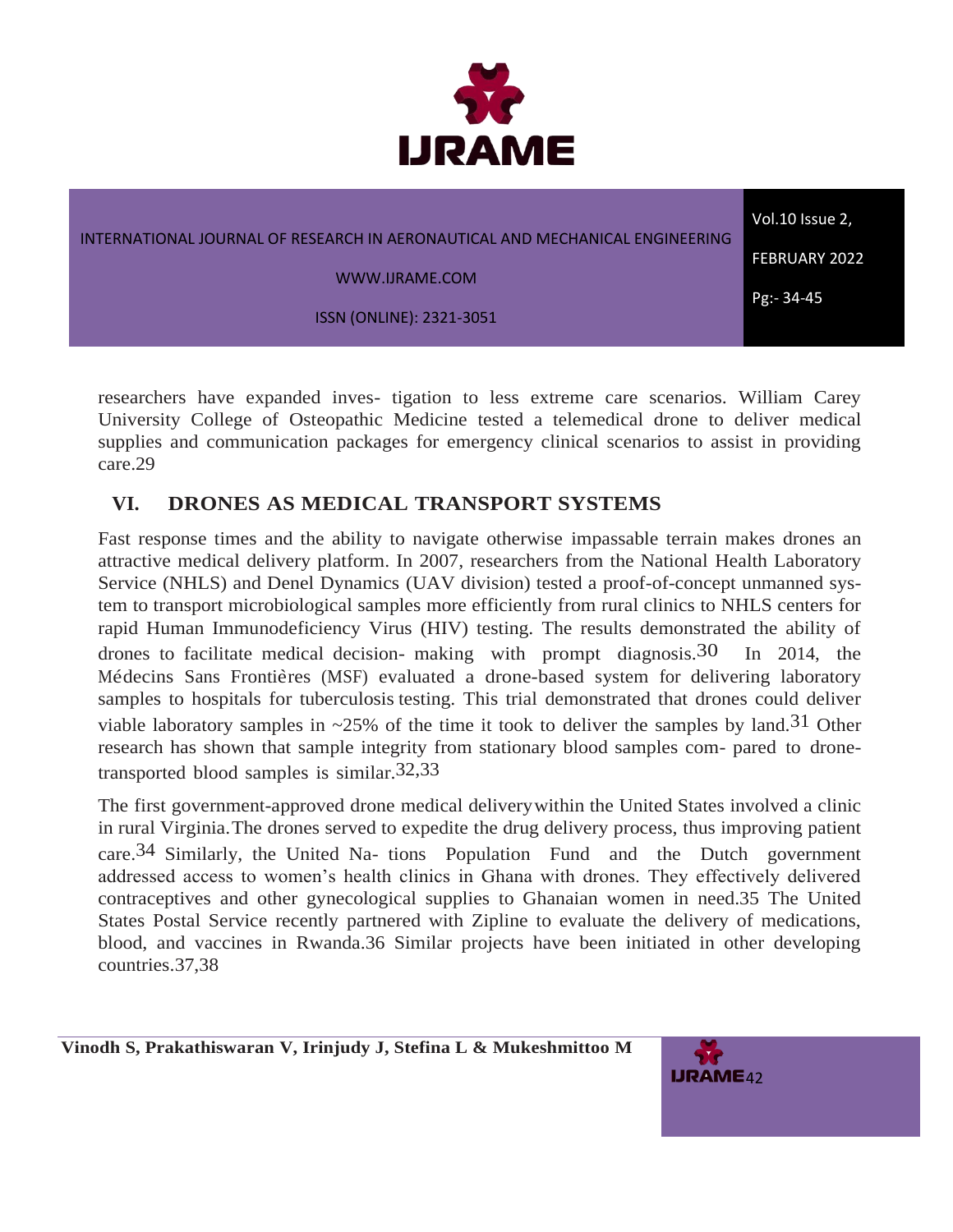

#### INTERNATIONAL JOURNAL OF RESEARCH IN AERONAUTICAL AND MECHANICAL ENGINEERING

WWW.IJRAME.COM

ISSN (ONLINE): 2321-3051

**VII. CONCLUSION**

Drones are used for surveillance of disaster sites and areas with biological hazards, as well as in epidemiology for research and tracking disease spread. Telecommunication drones are being used for diagnosis and treatment, perioperative evaluation, and telementoring in remote areas. Drones have the potential to be reliable medical delivery platforms for microbiological and laboratory samples, pharmaceuticals, vaccines, emergency medical equipment, and patient transport. Government agencies have placed drone use on the national agenda. The next steps include aggressive research initiatives in the areas of safety, industry expansion, increased public awareness, and participation.

#### **REFERENCES**

1.Newcome LR. Unmanned Aviation: A Brief History of Un- manned Aerial Vehicles. Reston, VA: American Institute of Aero-nautics and Astronautics, Inc, 2004.

2.Gupta SG, Ghonge MM, Jawandhiya PM. Review of Un- manned Aerial System (UAS). *Int J Adv Res Comp Eng Technol.* 2013;2:1646 –1658.

3.What do we call them: UAV, UAS or RPAS? Australian Cer- tified UAV Operators Inc. (ACUO), 2014. Available at: [http://](http://www.acuo.org.au/industry-information/terminology/what-do-we-call-them/) [www.acuo.org.au/industry-information/terminology/what](http://www.acuo.org.au/industry-information/terminology/what-do-we-call-them/)[do-we-call-them/.](http://www.acuo.org.au/industry-information/terminology/what-do-we-call-them/) Accessed November 12, 2017.

4.Unmanned Aircraft System (UAS) Service Demand 2015– 2035 Literature Review and Projections of Future Usage. Wash- ington DC: Federation of American Scientists, 2017. Available at[:https://fas.org/irp/program/collect/service.pdf.](https://fas.org/irp/program/collect/service.pdf) Accessed on November 12, 2017.

5.Watts A, Ambrosia V, Hinkley E. Unmanned aircraft systems in remote sensing and scientific research: classification and con- siderations of use. *Remote Sensing*. 2012;4:1671–1692.

6.Beyond the Basics. Washington, DC: Federal Aviation Administration, 2017. Available at:

 **Vinodh S, Prakathiswaran V, Irinjudy J, Stefina L & Mukeshmittoo M**



Vol.10 Issue 2, FEBRUARY 2022

Pg:- 34-45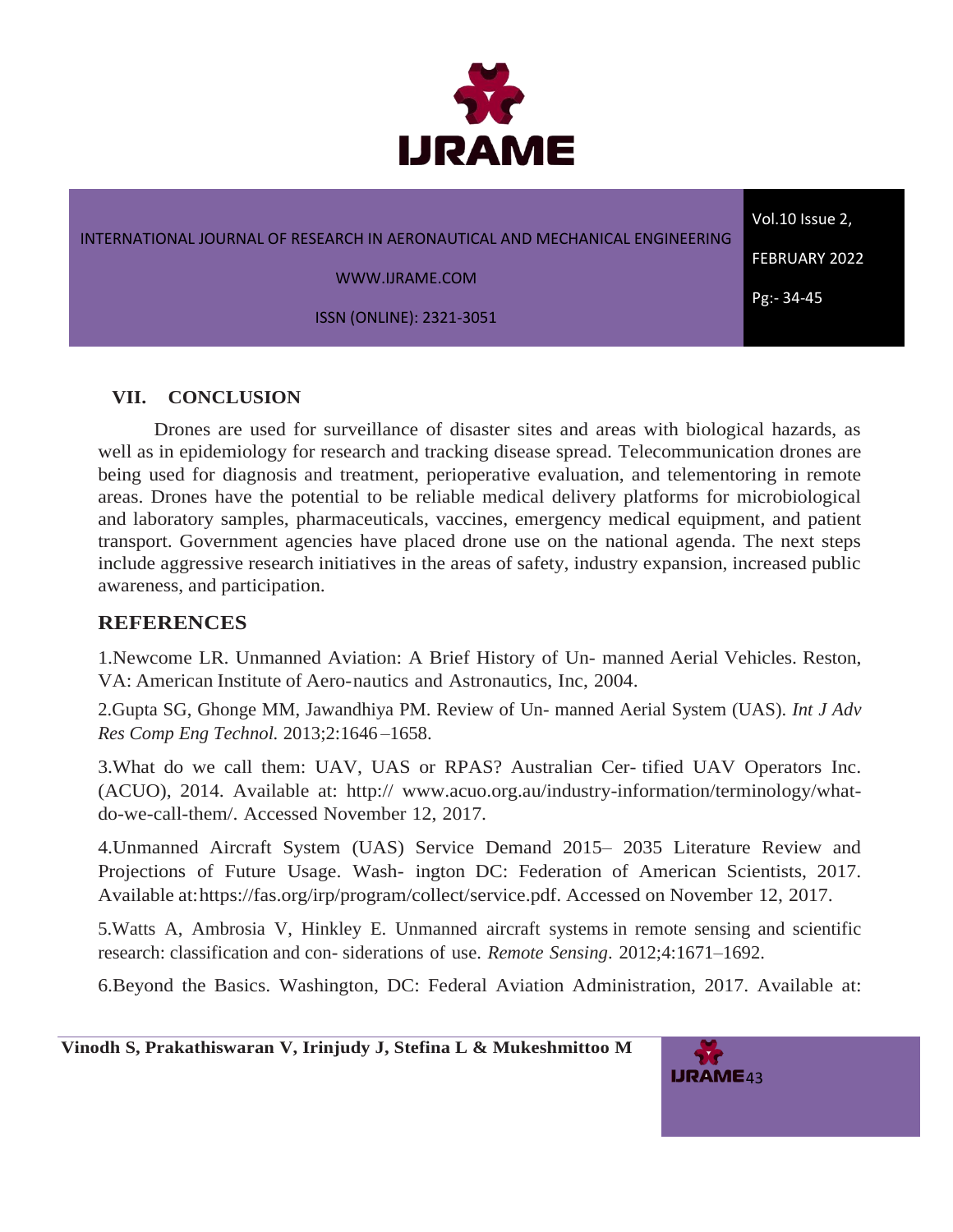

|                                                                              | Vol.10 Issue 2,      |
|------------------------------------------------------------------------------|----------------------|
| INTERNATIONAL JOURNAL OF RESEARCH IN AERONAUTICAL AND MECHANICAL ENGINEERING | <b>FEBRUARY 2022</b> |
| WWW.IJRAME.COM                                                               | Pg:- 34-45           |
| ISSN (ONLINE): 2321-3051                                                     |                      |

[https://www.faa.gov/uas/](https://www.faa.gov/uas/beyond_the_basics/) [beyond\\_the\\_basics/.](https://www.faa.gov/uas/beyond_the_basics/) Accessed November 12, 2017.

7.Unmanned Aircraft Systems (UAS): Frequently Asked Ques- tions. Washington. DC: Federal Aviation Administration. 2017. Available at: [https://www.faa.gov/uas/faqs/.](https://www.faa.gov/uas/faqs/) Accessed November 12, 2017.

8.Gupta S, Ghonge M, Jawandhiya P. Review of Unmanned Aircraft System (UAS). *Int J Adv Res Comp Eng Technol*. 2013;2: 1646 –1658.

9.Rife J, Carlisle R. The sound of freedom. Dahlgren, VA: Naval Surface Warfare Center, Dahlgren Division; 2006.

10Keane JF, Carr SS. A Brief History of Unmanned Aircraft.*Johns Hopkins APL Tech Dig.* 2013;32:558 –571.

11.Goebel G. The Lightning Bug Reconnaissance Drones, 2001. Available at: [http://craymond.no-ip.info/awk/twuav3.html/. A](http://craymond.no-ip.info/awk/twuav3.html/)c- cessed November 12, 2017.

12.1970s & 1980s—UAV Universe Sites. Available at: [https://](https://sites.google.com/site/uavuni/1960s�1970s/) [sites.google.com/site/uavuni/1960s–1970s/.](https://sites.google.com/site/uavuni/1960s�1970s/) Accessed Novem- ber 12, 2017.

13.Chen S. The Predator RQ-1/MQ-1/MQ-9 Reaper UAV. Air Force Technology. Available at: [https://www.airforce-technology.com/projects/predator-uav/.](https://www.airforce-technology.com/projects/predator-uav/) Accessed November 12, 2017.

14.Hlad J. Drones: A Force for Good When Flying in the Face ofDisaster. The Guardian. July 08, 2015. Available at: [https://www.theguardian.com/global-development/2015/jul/28/](https://www.theguardian.com/global-development/2015/jul/28/drones-flying-in-the-face-of-disaster-humanitarian-response/) [drones](https://www.theguardian.com/global-development/2015/jul/28/drones-flying-in-the-face-of-disaster-humanitarian-response/)[flying-in-the-face-of-disaster-humanitarian-response/.](https://www.theguardian.com/global-development/2015/jul/28/drones-flying-in-the-face-of-disaster-humanitarian-response/) Assessed November 12, 2017.

15.Aron J. NHS to use drones to help chemical, bio and nuke response teams. New Scientist, January 29, 2016, Available at: [https://www.newscientist.com/article/2075625-nhs-to-use](https://www.newscientist.com/article/2075625-nhs-to-use-drones-to-help-chemical-bio-and-nuke-response-teams/)[drones-to-help-chemical-bio-and-nuke-response-teams/.](https://www.newscientist.com/article/2075625-nhs-to-use-drones-to-help-chemical-bio-and-nuke-response-teams/) As- sessed November 12, 2017.